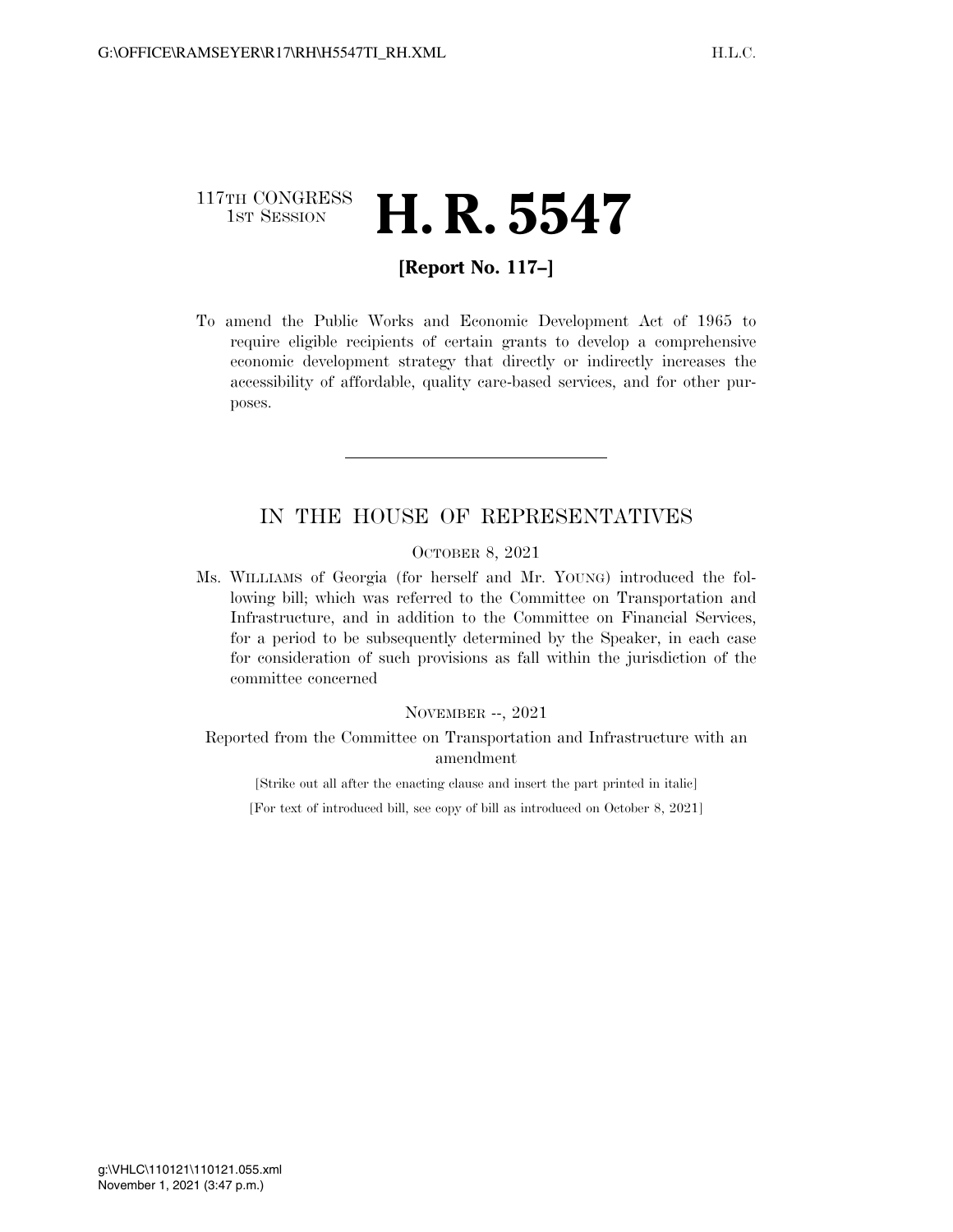# **A BILL**

To amend the Public Works and Economic Development Act of 1965 to require eligible recipients of certain grants to develop a comprehensive economic development strategy that directly or indirectly increases the accessibility of affordable, quality care-based services, and for other purposes.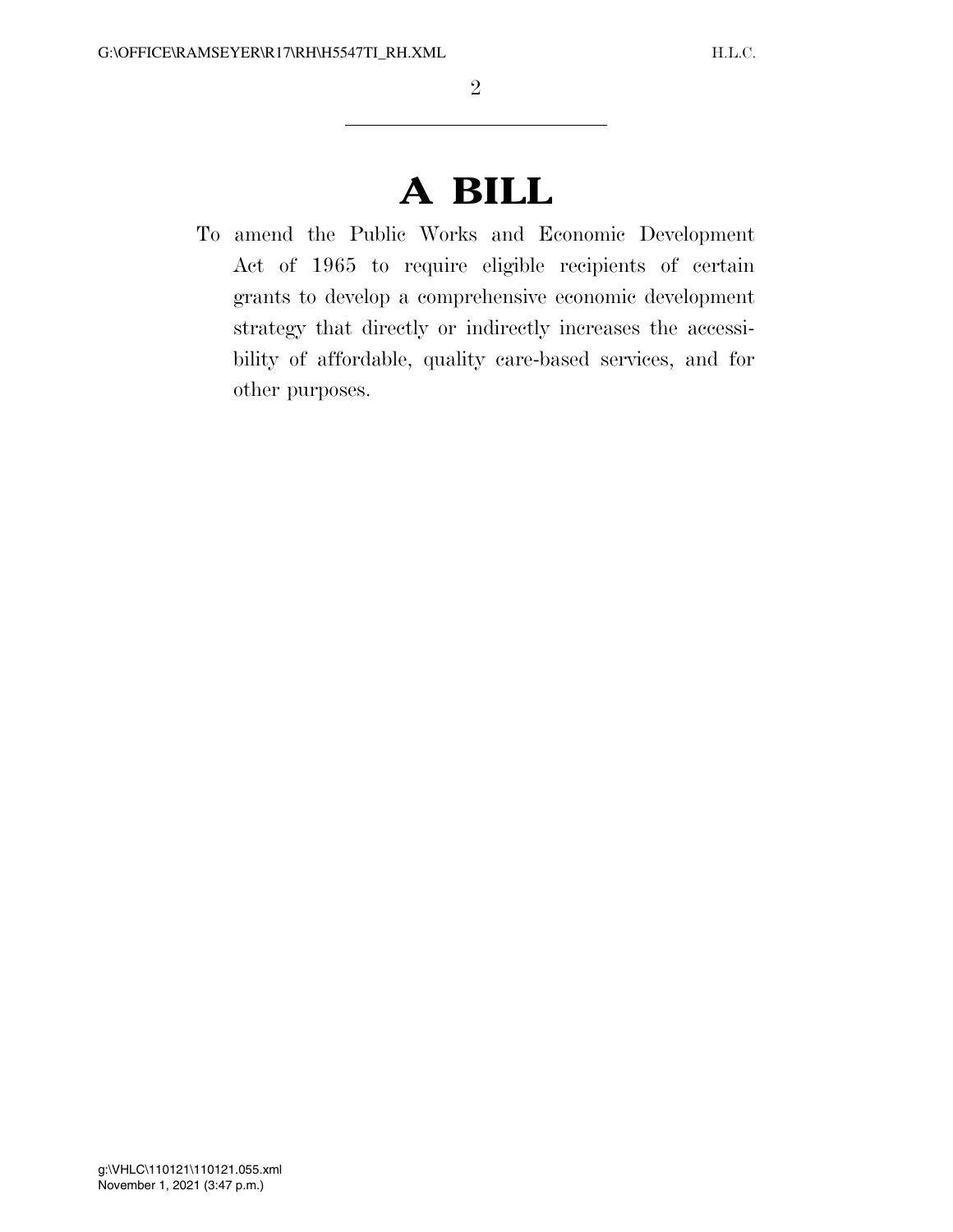*Be it enacted by the Senate and House of Representa- tives of the United States of America in Congress assembled, SECTION 1. SHORT TITLE. This Act may be cited as the ''Care is an Economic Development Strategy Act'' or the ''CEDS Act''. SEC. 2. COMPREHENSIVE ECONOMIC DEVELOPMENT STRATEGIES. (a) IN GENERAL.—Section 302(a)(3)(A) of the Public Works and Economic Development Act of 1965 (42 U.S.C. 3162(a)(3)(A)) is amended— (1) by striking ''and'' before ''balances re- sources''; and (2) by inserting '', and directly or indirectly in- creases the accessibility of affordable, quality care- based services, including child care, early childhood education, disability and long-term care, and elder care'' after ''sound management of development''. (b) GUIDANCE.— (1) IN GENERAL.—Not later than 1 year after the date of enactment of this Act, the Secretary of Commerce shall issue guidance on implementing the amendments made by subsection (a), to include how to increase access to the affordable, quality care-based services described in section 302(a)(3)(A) of the Pub-lic Works and Economic Development Act of 1965 (42*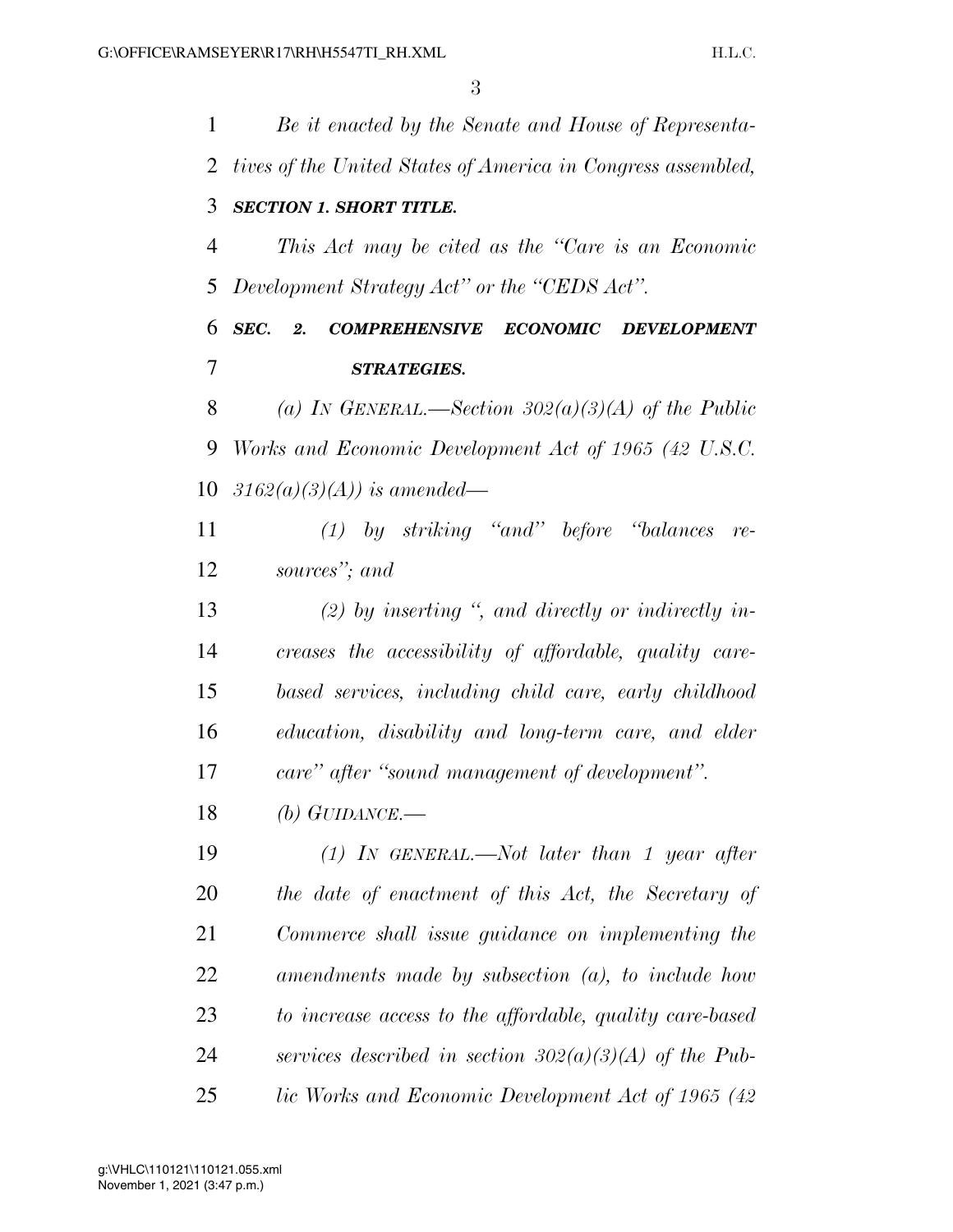*U.S.C. 3162(a)(3)(A)) in a comprehensive economic development strategy developed under section 302 of such Act.* 

 *(2) EXISTING COMPREHENSIVE ECONOMIC DE- VELOPMENT STRATEGIES.—In issuing the guidance under paragraph (1), with respect to a grant recipi- ent whose comprehensive economic development strat- egy has been approved under section 302 of the Public Works and Economic Development Act of 1965 (42 U.S.C. 3162) before the date of enactment of this Act, the Secretary shall ensure that such grant recipient is only required to update such comprehensive economic development strategy to comply with the amendments made by this Act when a regularly scheduled update to such comprehensive economic development strategy is required.* 

# *SEC. 3. ECONOMIC DEVELOPMENT ADMINISTRATION CARES ACT FUNDING.*

 *(a) IN GENERAL.—Not more than 180 days after the date of enactment of this Act, the inspector general of the Department of Commerce shall submit to Congress a report on the activities and outcomes of economic adjustment as- sistance funding provided by the CARES Act (Public Law 116–136).*